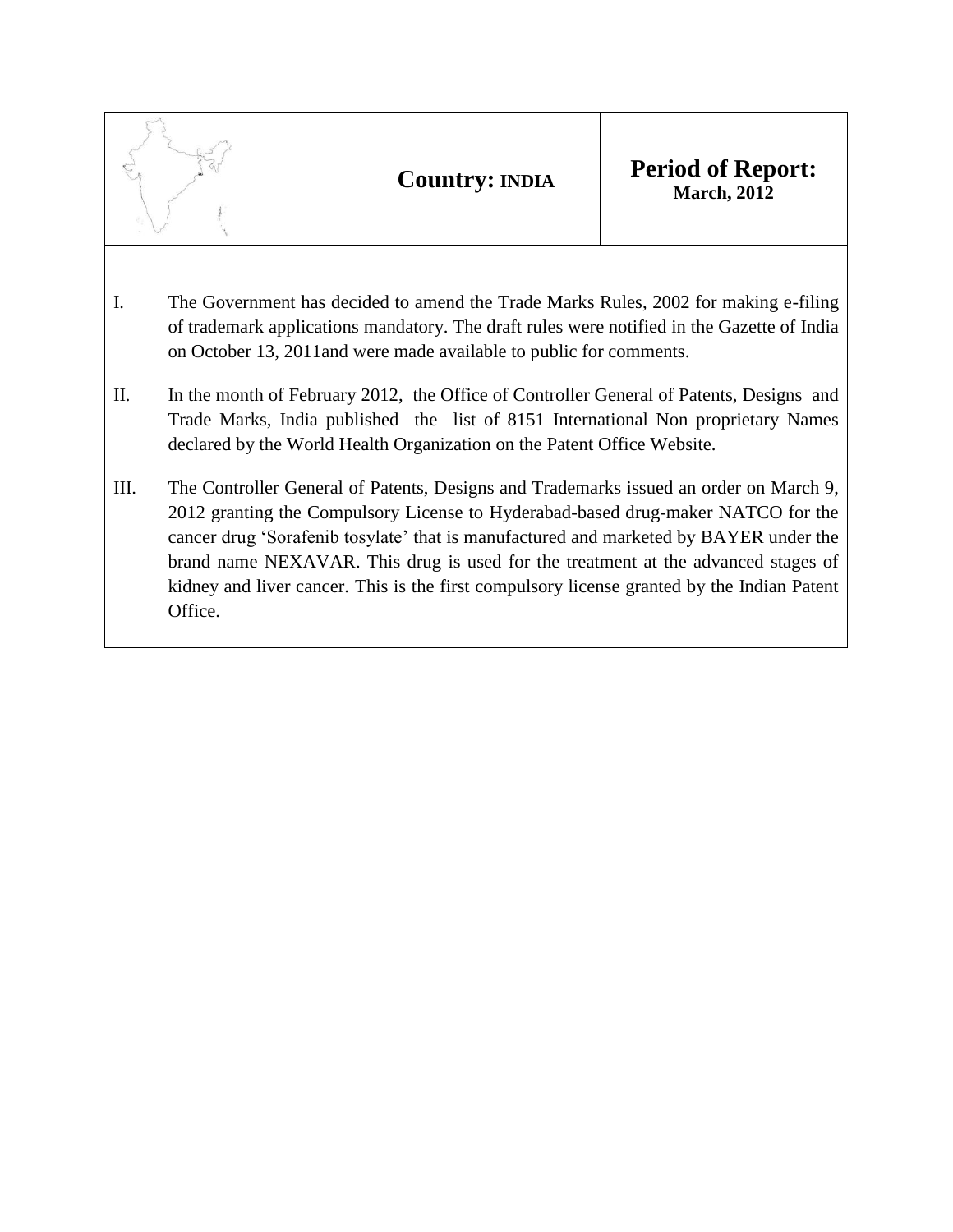- I. The Patent Office, Pakistan has amended the Trade Mark Rules 2004 to give legal effect to the Digital Form of the Trade Mark Journal available on the website of the Intellectual Property Office.
- II. The 7th Meeting of IPR Enforcement Coordination Committee at Islamabad was held in the month of August 2011. The 7th Meeting was focused IP Crimes related to piracy and counterfeiting. Proper and strict implementations of laws in connection with implementation of IP rights were also discussed.
- III. The First Publication of Digital Journal of Trade Marks was inaugurated on October 20, 2011 at Trade Marks Registry Karachi.
- 1V. On December 22, 2011 the Intellectual Property Office, Pakistan has established IP Facilitation Desks at Lahore Chamber of Commerce and Industry (LCCI) and Small & Medium Enterprises Development Authority (SMEDA), Lahore for facilitation and guidance of business community and Small & Medium Enterprises for registration of their IP rights i.e. Trademarks, Patents, Industrial Designs and Copyrights.
- V. Intellectual Property Office, Pakistan is planning to accede to Madrid Protocol in order to facilitate the business community to register their trademarks around the globe by following a simplified procedure.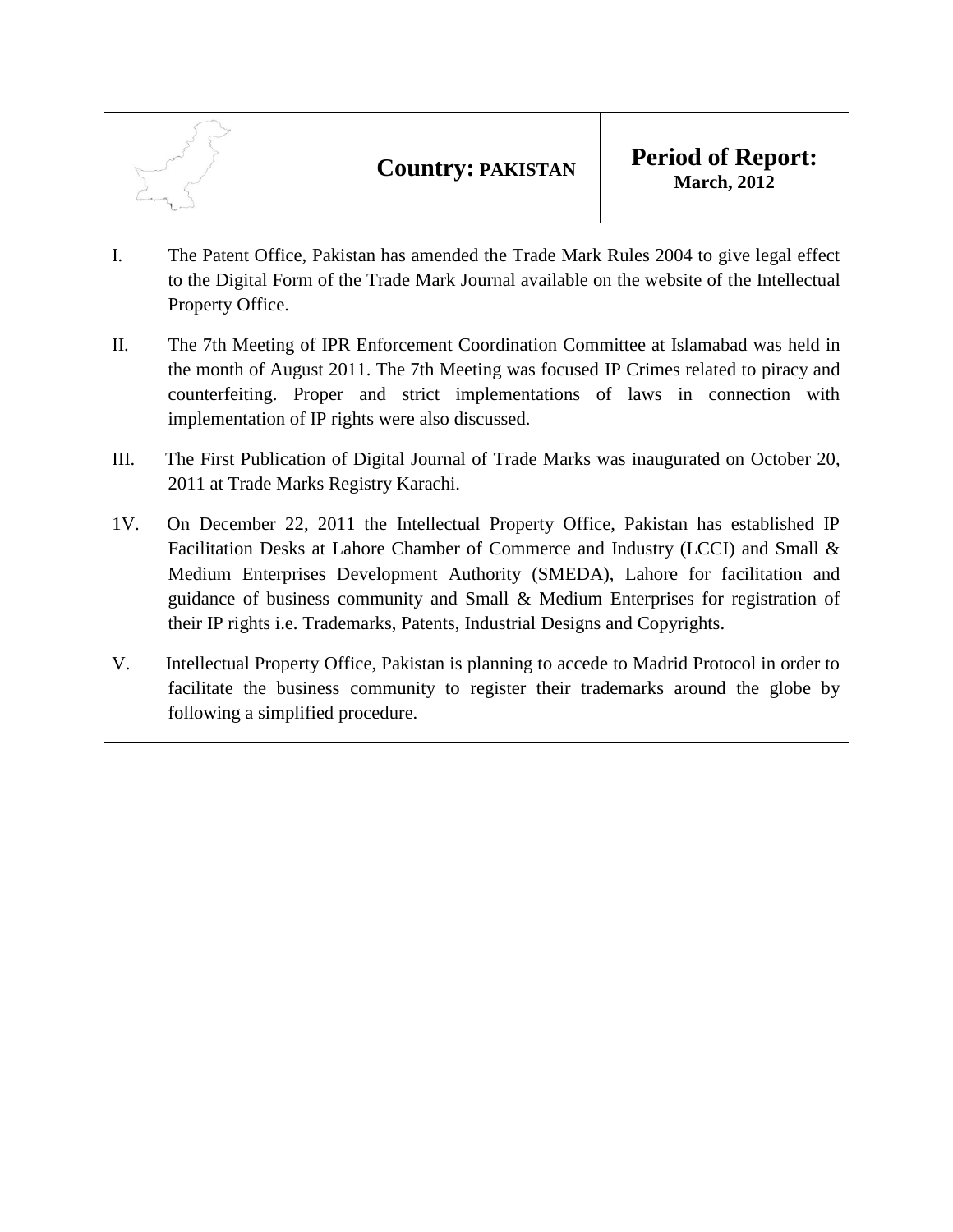|    |                                                                                                                                                                                                                                                                         | <b>Country: NEPAL</b> | <b>Period of Report:</b><br><b>March</b> , 2012 |  |  |
|----|-------------------------------------------------------------------------------------------------------------------------------------------------------------------------------------------------------------------------------------------------------------------------|-----------------------|-------------------------------------------------|--|--|
| I. | The 2011 International Property Rights Index (IPRI), an annual international comparative<br>study that measures physical and intellectual property rights and their protection around<br>the world has ranked Nepal in the 100 <sup>th</sup> place among 129 countries. |                       |                                                 |  |  |
| П. | The first review of the trade policies and practices of Nepal took place on 13 March and<br>15 March 2012 in Geneva. The basis for the review was a report by the WTO Secretariat<br>and a report by the Government of Nepal.                                           |                       |                                                 |  |  |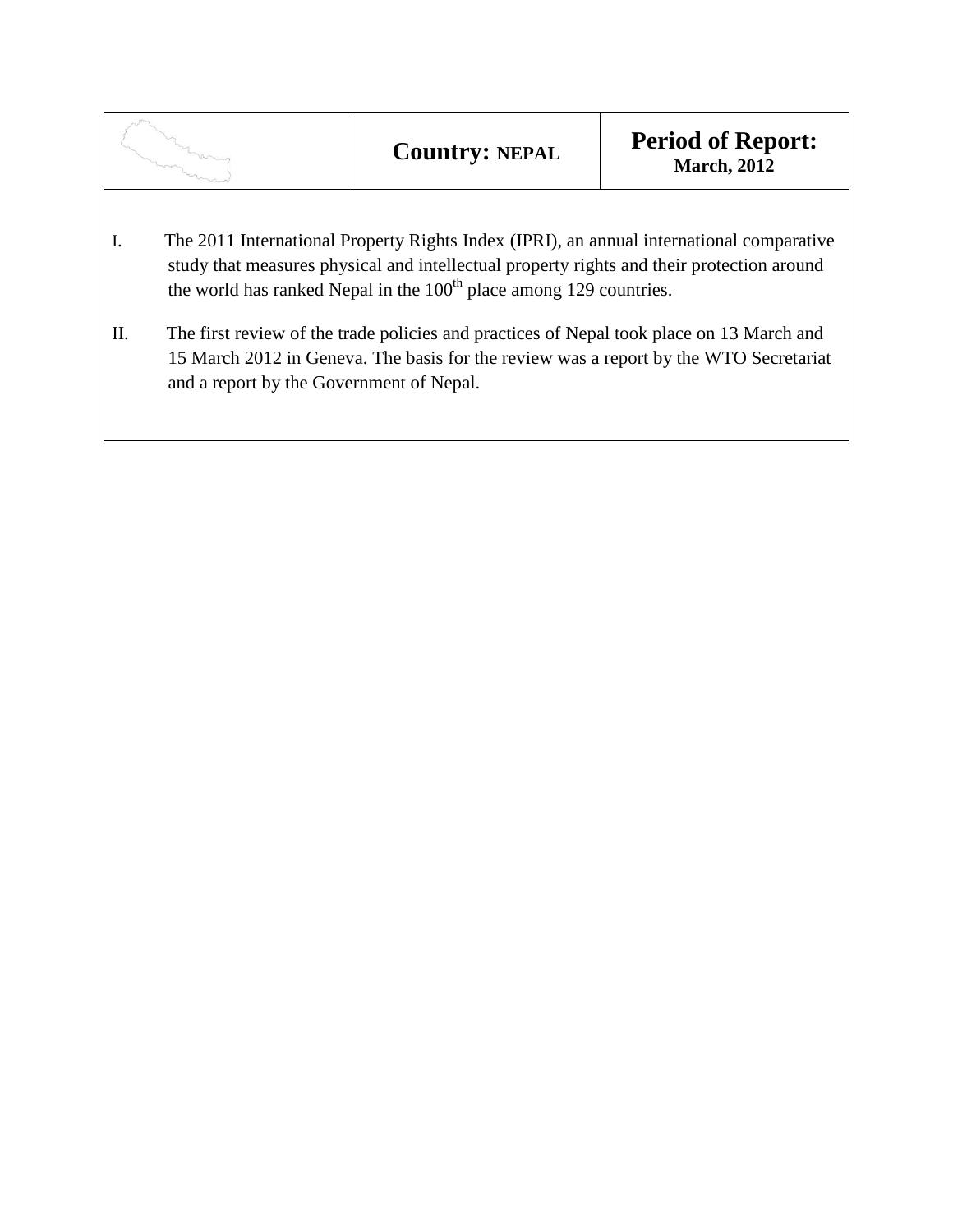

- I. IP Office proposes to establish IP Facilitation Centers through Vidatha Resource Centers. The IP Facilitation Centers are implemented with the corporation of Ministry of Industry & Commerce, Ministry of Research & Technology and National Science Foundation. The first awareness-building program was held for officers of Vidatha Resource Centers on December 22, 2011.
- II. The National Intellectual Property Office, Srilanka has organized awareness building programs in Northwestern province in parallel with 2012 "Dayata Kirula" exhibition.